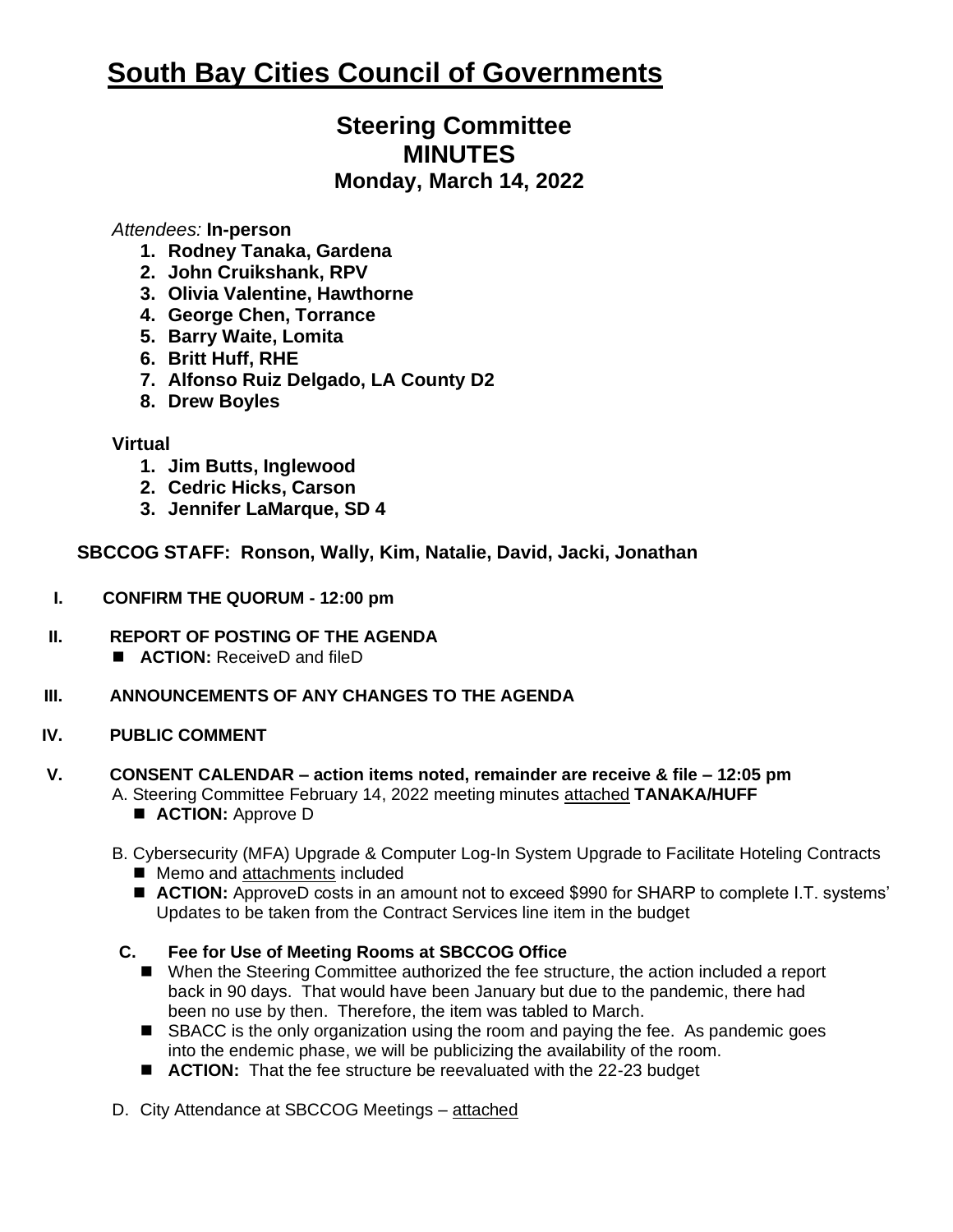E. Media Report – attached

#### **VI. ACTION ITEMS**

- **F.** Homeless Program **– 12:10 PM**
	- Update on programs **LA CITY PROPOSING A MORATORIUM FOR LANDLORDS TO ASK FOR CREDIT CHECKS – WATCHING THIS**
	- HICKS LANDLORDS RECEIVE \$10,000 STIPEND INSTEAD OF SECTION 8. CHU **– THERE ARE INCENTIVES FOR LANDLORDS BUT NEEDS MORE P.R. AND THERE IS AVERSION BY LANDLORDS. HICKS SAY THAT LANDLORDS WANT GUARANTEE BECAUSE SECTION 8 PEOPLE DO NOT MAINTAIN THE APTS.**
	- ◼ **CHU – WE HAVE PRESENTATION RE: FACTS VS. MYTHS ON LANDLORDS AND SECTION 8**
	- Re-alignment of Organization of County Homeless Service Administration memo attached – **RONSON REVIEWED RECOMMENDED PRINCIPLES**
	- ◼ **CHEN – WHY NO DATA SHARING? CHU – THEY WANT TO CONTROL THOSE RESPONSIBLE FOR IT**
	- ◼ **VALENTINE – ANY REPORTING ON CITY SUCCESS? CHU – NO, THAT'S THE TYPE OF DATA WE WOULD LIKE**
	- ◼ **HUFF – WHAT IS THE COST OF THIS HOUSING - \$600-800,000/UNIT IN LA CITY. CHU – HHH FUNDS ONLY THE AFFORDABLE PARTS SO TAXPAYERS ARE PAYING ONLY ABOUT \$100,000 ON AN LA UNIT. PR NEEDS TO IMPROVE.**
	- ◼ **TANAKA – HOMELESSNESS IS HERE TO STAY. MEASURE H SUPPOSED TO HELP CITIES BUT CITIES THAT DON'T HAVE HOMELESS DON'T GET MONEY. ONLY GETTING MONEY THROUGH THE SBCCOG. CITIES WOULD BUY INTO IT MORE IF THEY GOT MONEY RETURNED TO THEM DIRECTLY.**
	- ◼ **ACTION:** Approve**D** principles for BRCH consideration **VALENTINE/TANAKA**
- **G.** General Assembly Status **12:20 PM** 
	- Program attached
	- Sponsorships \$66,750 PLUS IN KIND
	- RSVPs 276
	- Logistics ONLY ONE ENTRANCE INTO THE HALL
	- ◼ **PHOTO CONTEST WINNER – TOP TEN – 151 PICTURES – COMPILATION OF PICKS FROM DAILY BREEZE DEAN MUSGROVE, COLLEEN AND ME – VOTE AT THE GA**
- **H.** Board Meeting Agenda Development **12:25 PM** 
	- $\blacksquare$  March 16 Special meeting with DA
	- April
		- Juliette Finzi-Hart, formerly with OPR re: climate issues???
	- Future meeting possible speakers:
		- 2028 Olympics Committee update
		- Stephanie Wiggins, Metro CEO
		- Chief Deputy of DA
		- Signal Synchronization applications with the SBFN What's Happening in Manhattan Beach
		- Speaker on Pensions and City Liability
	- **ACTION:** Provide direction
- **I.** Legislative Committee report **12:30 PM**
	- ◼ Status of Legislation that we are sponsoring **PHAT SCOOTERS SUPPORT –AB 2074 – TO BE HEARD MARCH 21. MAYBE WAITE COULD TESTIFY? ASM TRANSPORTATION COMM STAFF FEELS THERE REBATES SHOULD BE BASED ON INCOME – SLIDING SCALE – FURTHER DISCUSSIONS RE: THIS**
	- ◼ **PROP 47 – CHEN – FOR LEG COMM – SEND LETTER SAYING WE WANT A CHANGE**
	- ◼ **PROP 19 CHANGES – VALENTINE – FOR LEG COMM**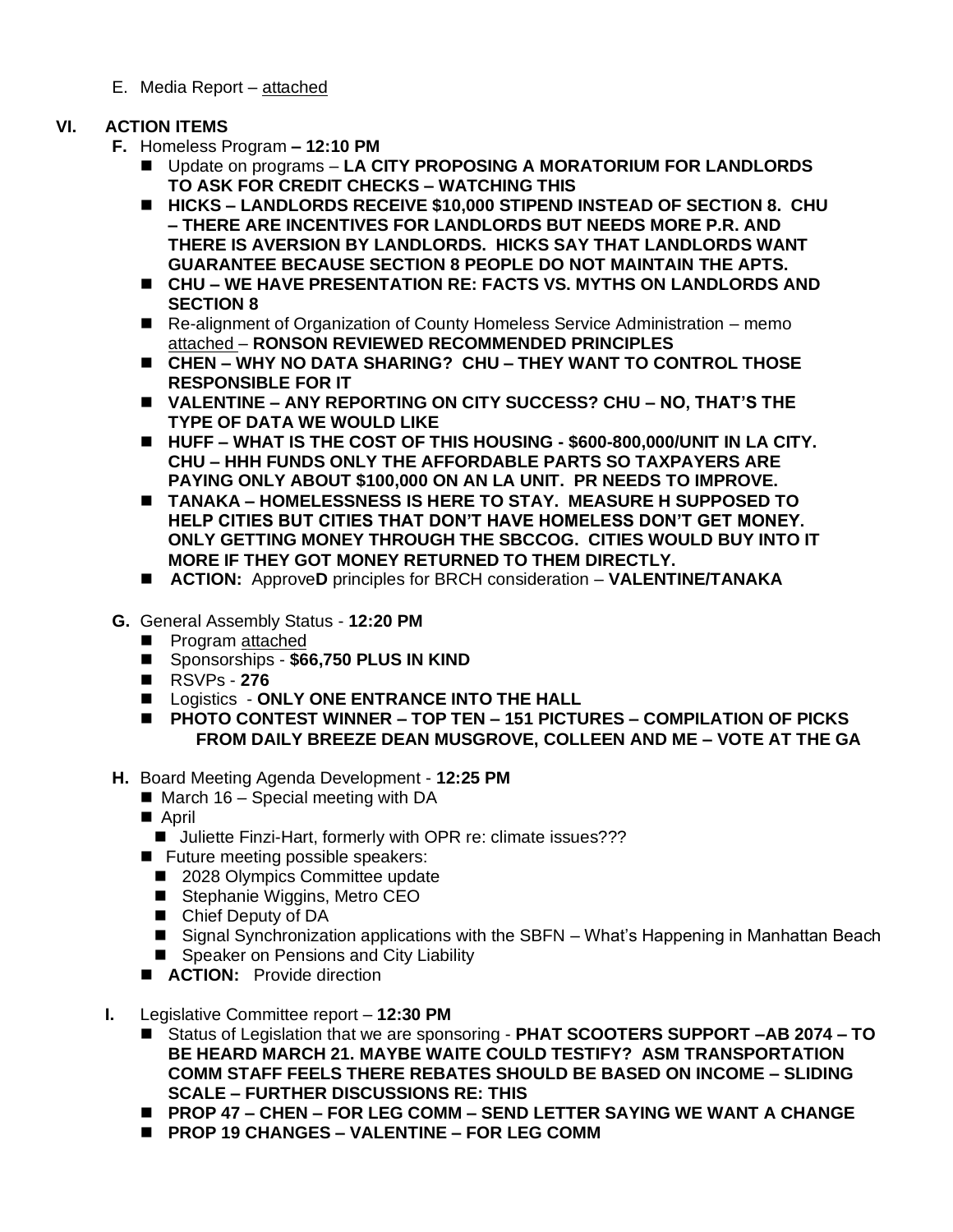- Status of Housing Trust Fund consideration
- Advocate for money for the SBCCOG or for those cities that are interested. Complicated **issue requiring council consensus and a vote. Torrance said they'd be interested if voluntary.**
- ◼ **CRUIKSHANK – MIHRANIAN – DOESN'T THINK IT MAKES SENSE FOR PENINSULA CITIES – HAVE NO LAND. COULD THEY JOIN LATER? NON-PROFIT MIGHT HAVE ACCESS TO MORE GRANTS.**
- ◼ **BOYLES – HOW WILL PROGRAM WORK? LEGER – WITH A LENDING MODEL, TRUST FUND MONEY WOULD BE LEVERAGED WITH PRIVATE DEVELOPERS AND HAVE MORE CONTROL OF WHERE PROJECTS ARE GETTING BUILT AND WHAT THEY LOOK LIKE, AFFORDABILITY AND AMENITIES.**
- ◼ **CHU – LOTS OF PRIVATE MONEY GOING INTO PRIVATE DEVELOPMENT. PROBLEM IN SOUTH BAY IS LACK OF LAND. TRUST COULD PURCHASE LAND FOR PRIVATE DEVELOPERS. COULD HAVE SAY IN THE AESTHETICS OF DEVELOPMENT**
- ◼ **GATEWAY COG TRUST FUND IS LAUNCHING THIS YEAR. SGVCOG – ADMIN FEE – 21 OF THEIR CITIES PARTICIPATE. AFFILIATE CITIES - PAY 2-5000, BUT CAN'T BUILD.**
- ◼ **ME - ADMIN FEE & CONSULTANT**
- ◼ **CHEN – THERE IS NOT ENOUGH CITIES INTERESTED**
- ◼ **VALENTINE – SEND LETTER TO CITIES**
- ◼ **BOYLES – WHAT'S THE DOWNSIDE RISK? WE HAVEN'T MADE THAT MANY ASKS. WHERE DID \$50 MILLION COME FROM? WE SUPPORT ASKING ALLEN AND MURATSUCHI FOR FUNDS WITH NUMBER TO BE DETERMINED WHEN WE FIGURE OUT CITY INTEREST.**
- ◼ **DELGADO – JUST LAND PURCHASE? CHU – ONLY ONE POTENTIAL.**
- ◼ **LEGER – HOUSING TRUST FUNDS ONLY AFFORDABLE HOUSING UNITS IN A BUILDING**
- ◼ **HUFF – NOT ALL CITIES WANT IT**
- ◼ **LEGER – NEED CITY SUPPORT FOR ALLEN AND MURATSUCHI TO CARRY THIS**
- ◼ **CRUIKSHANK – NO OPPOSITION BUT MAYBE WE CAN FIND SOMETHING THAT WE CAN SUPPORT.**
- ◼ **LEGISLATIVE BRIEFING – CSUDH? APRIL 13 OR APRIL14 – WILL COVER CONTINENTAL BREAKFAST – CANCEL OURS**
- **J.** Revise Employee Salary Schedule & Updated Job Descriptions **12:40 pm**
	- Memo attached **KIM HAS SLIDES**
	- ◼ **CHEN – SALARY EMPLOYEES HAVE A MINIMUM WAGE – HE DIDN'T KNOW THAT**
	- HUFF CITIES HAVE STRUGGLED WITH THIS AND NEED TO REMAIN COMPETITIVE
	- ◼ **ME – WE DON'T HAVE BENEFITS AS GOOD AS OTHERS**
- **K.** Approval of Invoices to be sent separately **– 12:55 PM** 
	- **ACTION: ApproveD invoices for payment <b>TANAKA/HICKS**

#### **VII. INFORMATION ITEMS**

- **L.** SCAG Regional Early Action Program funds to accelerate housing **1:00 PM** 
	- Commercial Redevelopment into Housing project RFP is circulating with proposals due March 18 ■ Soft launch of the ADU Calculator for 4 cities to ensure no problems before going public – to be
		- demonstrated at the meeting **JONATHAN PACHECO BELL TO PRESENT**
			- **VALENTINE – EXPENSES HIGHER THAN MONTHLY RENT. BELL – DEPENDS ON NUMBERS INPUTTED. VALENTINE – NOT VERY ATTRACTIVE INVESTMENT**
			- **CHEN – QUICK EVALUATION = NO. WHO IS UPDATING THE MODEL WITH ESCALATING COSTS? – CONSULTANT AND BELL MONITOR**
			- **WAITE – RENT FIGURES LOOK LOW.**
			- **SIEMBAB – NOT PARTICULARLY GREAT INVESTMENT – MOSTLY FOR HIGH INCOME FAMILIES – WORK SPACE OR FAMILY. PAY BACK IS A LONG TIME TOO.**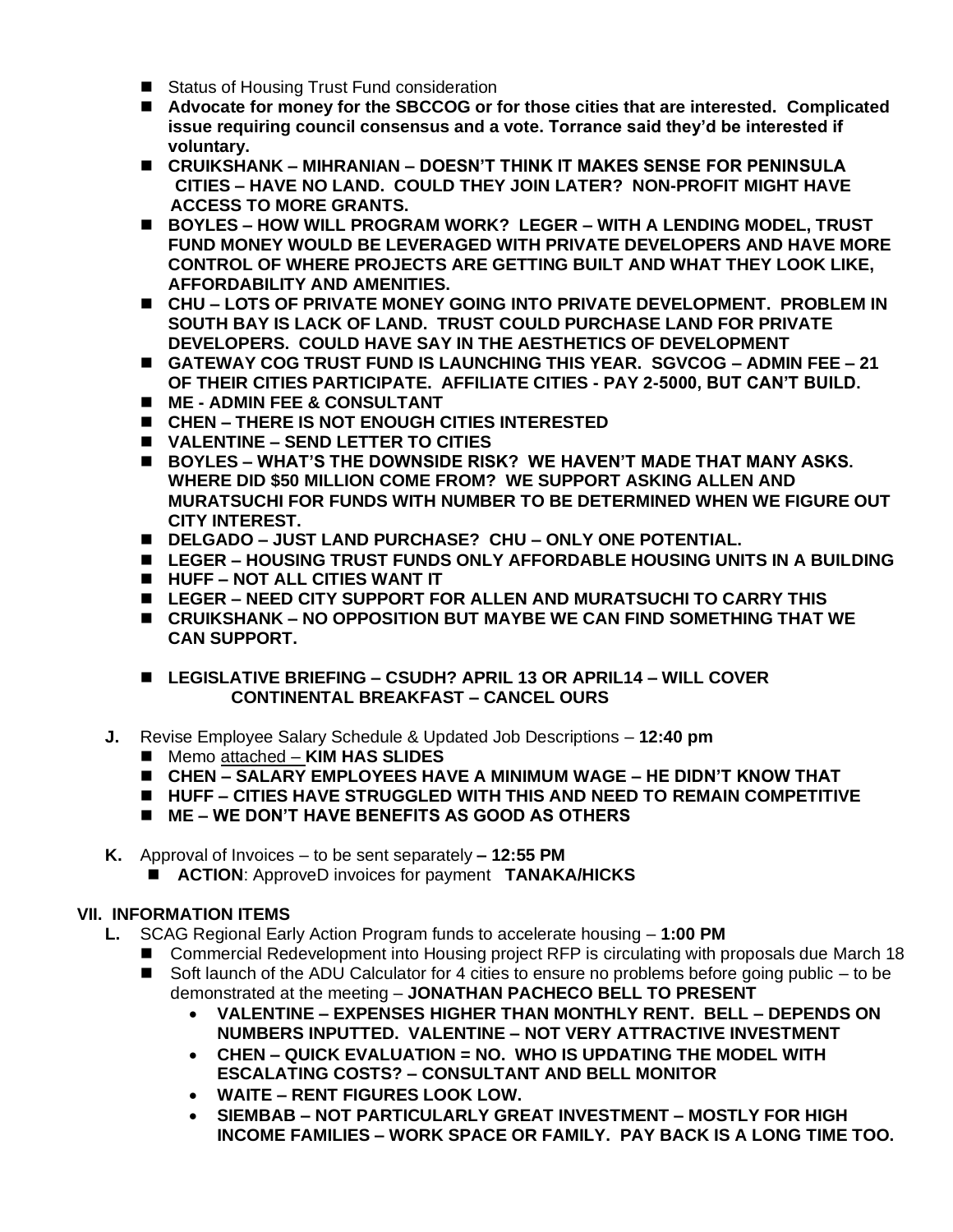**OUR REAP DOLLARS WILL LOOK AT WHAT IS ACTUALLY HAPPENING AND WHERE DID PEOPLE MOVE FROM.**

- **M.** Alert South Bay status of program **1:10 PM**
	- ◼ **WE NEED TO KEEP MOVING FORWARD**
	- ◼ **EMERGENCY MANAGEMENT BACKGROUND – AREA G SEEMS TO BE BEST PLACE – TALK TO CITY MANAGERS RE: THIS**
	- ◼ **IN MEANTIME, COSTS ARE BEING FINALIZED**
- **N.** Update on South Bay Environmental Services Center Activities attached **1:25 PM**
	- ◼ **REN increase of \$50,000 – PILOT PROGRAM**
	- NEW PROGRAMS FROM CPUC. IF CONTRACTORS APPROACH YOUR STAFF RE: THIS, **PLEASE LET US KNOW BECAUSE THEY MIGHT DUPLICATE WHAT WE ARE DOING**
	- ◼ **WBMWD GRASS REPLACEMENT PROGRAM FOR CITIES NOW – HIGH INCENTIVE - \$4-6/SQ FT. FOR CITY PROPERTY**
	- April 7<sup>th</sup> will be the date for a ceremony at Towne Elementary School in Carson to **present the Kits for Kids \$1000 grant award EACH to two 4th grade classrooms. ICF is arranging for the "presentation check". I do not have the time just yet but am working on getting the details.**
	- **O. Climate Change 2022: Impacts, Adaptation and Vulnerability – 1:30 PM**
		- ◼ **Update on newly released 2nd IPPC report – WALLY**
	- **P. South Bay Fiber Network – 1:40 PM** 
		- Tekwerks (Wireless Internet Service Provider) 6 MONTH Pilot Project at Torrance Airport and possible pilot project expansion may include the light industrial commercial area east of the Transit Center. **WILL BE WIRELESS. AFTER 6 MONTHS, IF SUCCESSFUL, WILL BECOME PAYING PROVIDER TO THE SBFN.**
		- Tekwerks Pilot Project for Carson Watson Center Area
		- Status of Work Order #4 re: Lomita sites and Torrance Transit Center **COMPLETING PHASE 1**
		- PHASE 2: 3 other firms are also in the mix. Not just tRying to find more places for **business, but also maybe for residents too. Hopefully more to report in the future.**
		- AT KIERNAN'S SUGGESTION, APPLICATION SUBMITTED TO SPEAK AT LCC ANNUAL **CONFERENCE RE: THIS PROJECT**
	- **Q. Local Travel Network – 1:45 PM** 
		- ◼ Wayfinding RFP to be distributed upon Metro review **SENT OUT FRIDAY – DUE APRIL 14**
		- Subcommittee to meet after the GA  **Waite, Stern, Boyles**
		- ◼ **UC DAVIS – RIGHT SIZING TOOL. PROPOSAL BEING DEVELOPED. SPOKE TO SCAG ABOUT FUNDING.**
		- ◼ **CRUIKSHANK PLACER – AI COMPANY – PUT TOGETHER DATA FOR COMPANIES RE: WHERE PEOPLE COME FROM AND TRAVEL TO. SEE IF WE CAN PIGGYBACK ON THEIR DATA. CRUIKSHANK WOULD MAKE AN INTRODUCTION. WE WOULDN'T USE IT FOR PROFIT – MAYBE THEY WOULD HELP.**
	- **R. Update on Senior Services– March 22 is the next meeting. – 1:50 PM**
		- new ED of CA Dept of Aging to speak on what they're doing. American Cancer Society **coming to talk about skin cancer and seniors.**

**VIII. STRATEGIC POSITIONING ITEMS/ANNOUNCEMENTS AND UPDATES – 2:00 PM** 

**S. Other updates since agenda distribution**